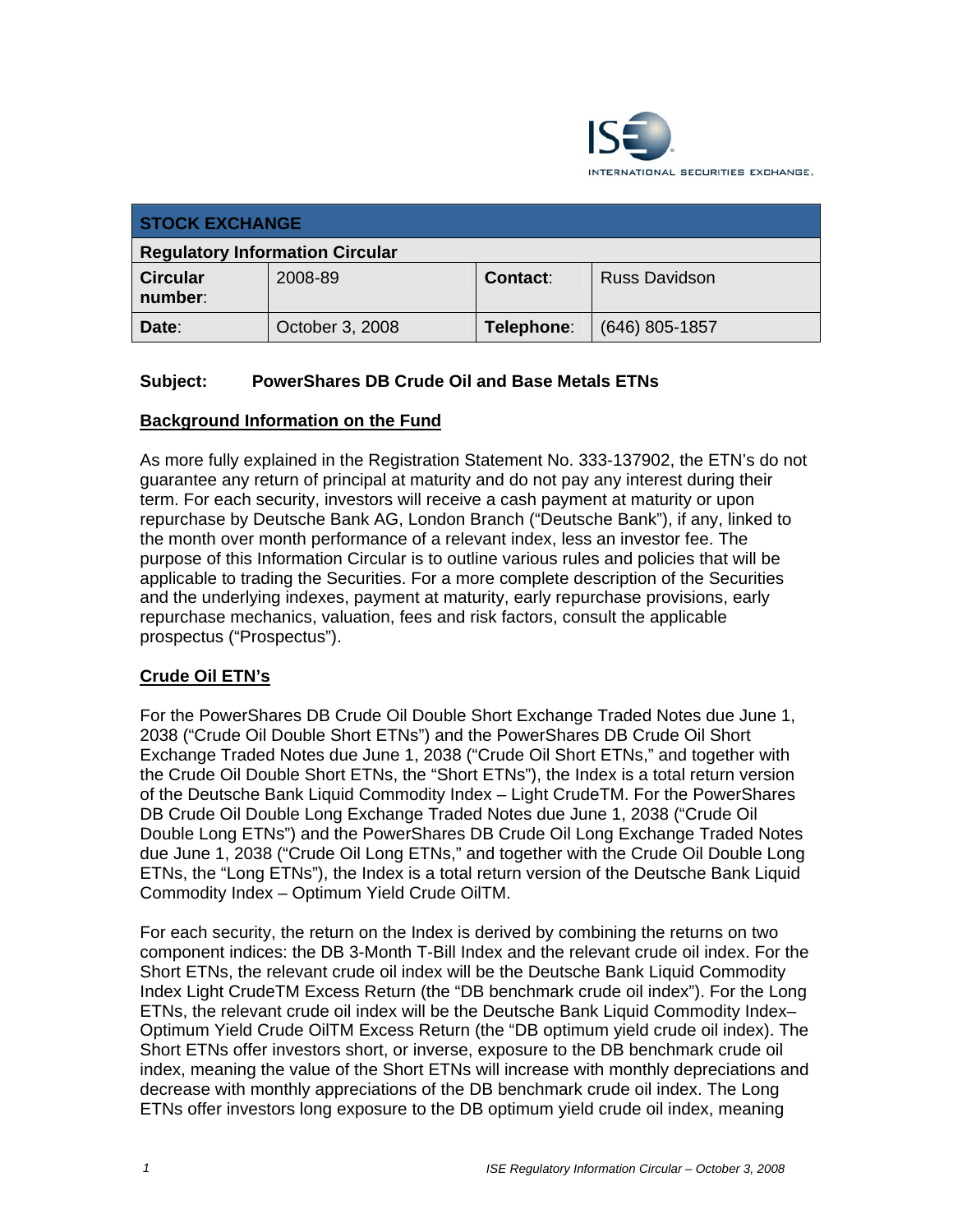the value of the Long ETNs will increase with monthly appreciations and decrease with monthly depreciations in the DB optimum yield crude oil index. In addition, the Crude Oil Double Short ETNs and Crude Oil Double Long ETNs are two times leveraged with respect to the relevant crude oil index and, as a result, will benefit from two times any beneficial, but will be exposed to two times any adverse, monthly performance of the relevant crude oil index.

## **Base Metals ETNs**

The PowerShares DB Base Metal ETNs are linked to the month over month performance of a total return version of the Deutsche Bank Liquid Commodity Index – Optimum Yield Industrial Metals™ ("Index"), less an investor fee. The return on the Index is derived by combining the returns on two component indices: the DB 3-Month T Bill Index and the Deutsche Bank Liquid Commodity Index – Optimum Yield Industrial Metals™ Excess Return ("Industrial Metals Index"). PowerShares DB Base Metals Double Short Exchange Traded Notes due June 1, 2038 ("Base Metals Double Short ETNs") and PowerShares DB Base Metals Short Exchange Traded Notes due June 1, 2038 ("Base Metals Short ETNs") offer investors short, or inverse, exposure to the Industrial Metals Index, meaning their value will increase with monthly depreciations and decrease with monthly appreciations of the Industrial Metals Index. PowerShares DB Base Metals Double Long Exchange Traded Notes due June 1, 2038 ("Base Metals Double Long ETNs") and PowerShares DB Base Metals Long Exchange Traded Notes due June 1, 2038 ("Base Metals Long ETNs") offer investors long exposure to the Industrial Metals Index, meaning their value will increase with monthly appreciations and decrease with monthly depreciations in the Industrial Metals Index. In addition, Base Metals Double Short ETNs and Base Metals Double Long ETNs are two times leveraged with respect to the Industrial Metals Index and, as a result, will benefit from two times any beneficial, but will be exposed to two times any adverse, monthly performance of the Industrial Metals Index.

The ETNs will initially be issued in denominations of \$25.

## **Valuation of the Securities**

According to the Prospectuses, an intraday "Indicative Value" meant to approximate the intrinsic economic value of the ETNs will be published under the Bloomberg, as noted below:

| <b>Exchange-Traded Note</b>                                             | <b>Indicative Value</b> |
|-------------------------------------------------------------------------|-------------------------|
| PowerShares DB Crude Oil Double Short<br><b>Exchange Traded Notes</b>   | <b>DTOIV</b>            |
| PowerShares DB Crude Oil Double Long                                    | <b>DXOIV</b>            |
| <b>Exchange Traded Notes</b><br>PowerShares DB Crude Oil Short          | <b>SZOIV</b>            |
| <b>Exchange Traded Notes</b><br>PowerShares DB Crude Oil Long           | <b>OLOIV</b>            |
| <b>Exchange Traded Notes</b><br>PowerShares DB Base Metals Double       | <b>BOMIV</b>            |
| <b>Short Exchange Traded Notes</b><br>PowerShares DB Base Metals Double | BDDIV                   |
|                                                                         |                         |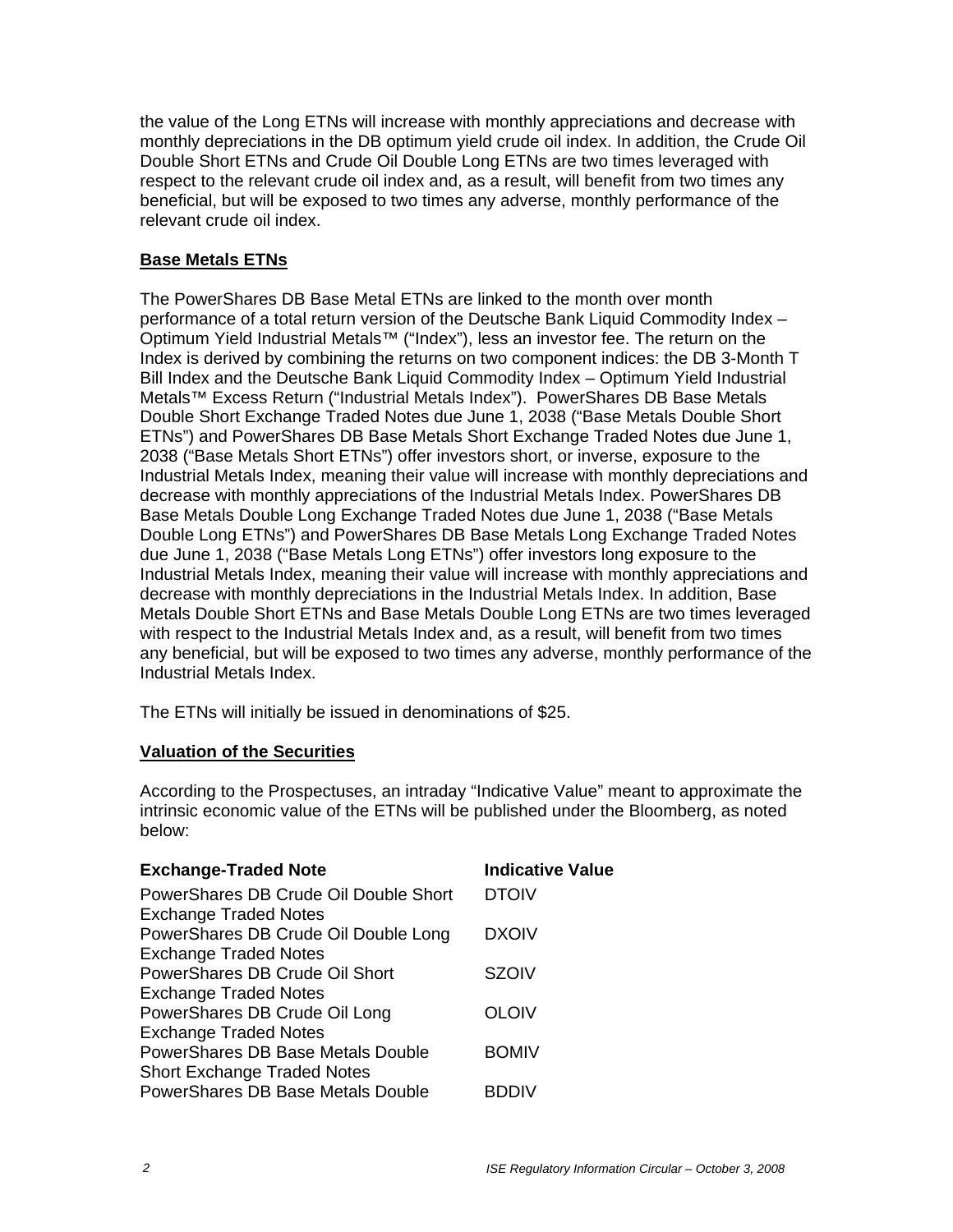| Long Exchange Traded Notes       |              |
|----------------------------------|--------------|
| PowerShares DB Base Metals Short | <b>BOSIV</b> |
| <b>Exchange Traded Notes</b>     |              |
| PowerShares DB Base Metals Long  | <b>BDGIV</b> |
| <b>Exchange Traded Notes</b>     |              |

The actual trading price of the Securities may vary significantly from their Indicative Value.

Additionally, the calculation agent will publish the daily repurchase value for each offering of securities on the following Bloomberg pages:

| <b>Exchange-Traded Note</b>                                             | <b>Repurchase Value</b> |
|-------------------------------------------------------------------------|-------------------------|
| PowerShares DB Crude Oil Double Short<br><b>Exchange Traded Notes</b>   | <b>DTORP</b>            |
| PowerShares DB Crude Oil Double Long<br><b>Exchange Traded Notes</b>    | <b>DXORP</b>            |
| PowerShares DB Crude Oil Short<br><b>Exchange Traded Notes</b>          | <b>SZORP</b>            |
| PowerShares DB Crude Oil Long                                           | OLORP                   |
| <b>Exchange Traded Notes</b><br>PowerShares DB Base Metals Double       | <b>BOMRP</b>            |
| <b>Short Exchange Traded Notes</b><br>PowerShares DB Base Metals Double | BDDRP                   |
| Long Exchange Traded Notes<br>PowerShares DB Base Metals Short          | <b>BOSRP</b>            |
| <b>Exchange Traded Notes</b><br>PowerShares DB Base Metals Long         | <b>BDGRP</b>            |
| <b>Exchange Traded Notes</b>                                            |                         |

According to the Prospectuses, the Repurchase value is *equal to* the current principal amount per security *times* applicable index factor on the trading day *times* applicable fee factor on the trading day.

#### **Repurchase**

According to the Prospectus, the Securities may be repurchased prior to maturity. Offers to repurchase at least 200,000 securities (or an integral multiple of 50,000 securities in excess thereof) from a single offering or more to Deutsche Bank no later than 10:00 a.m., New York City time, beginning on the inception date and ending on the final valuation date. For a complete description of the repurchase procedures and the payment upon repurchase, see the Prospectus.

#### **Risk Factors Related to Investing in the ETNs**

The ETNS are unsecured promises of Deutsche Bank and are not secured debt. The ETNs are riskier than ordinary unsecured debt securities. As stated in the Prospectus, an investment in the ETNs includes but is not limited to the following risks: carries certain risks: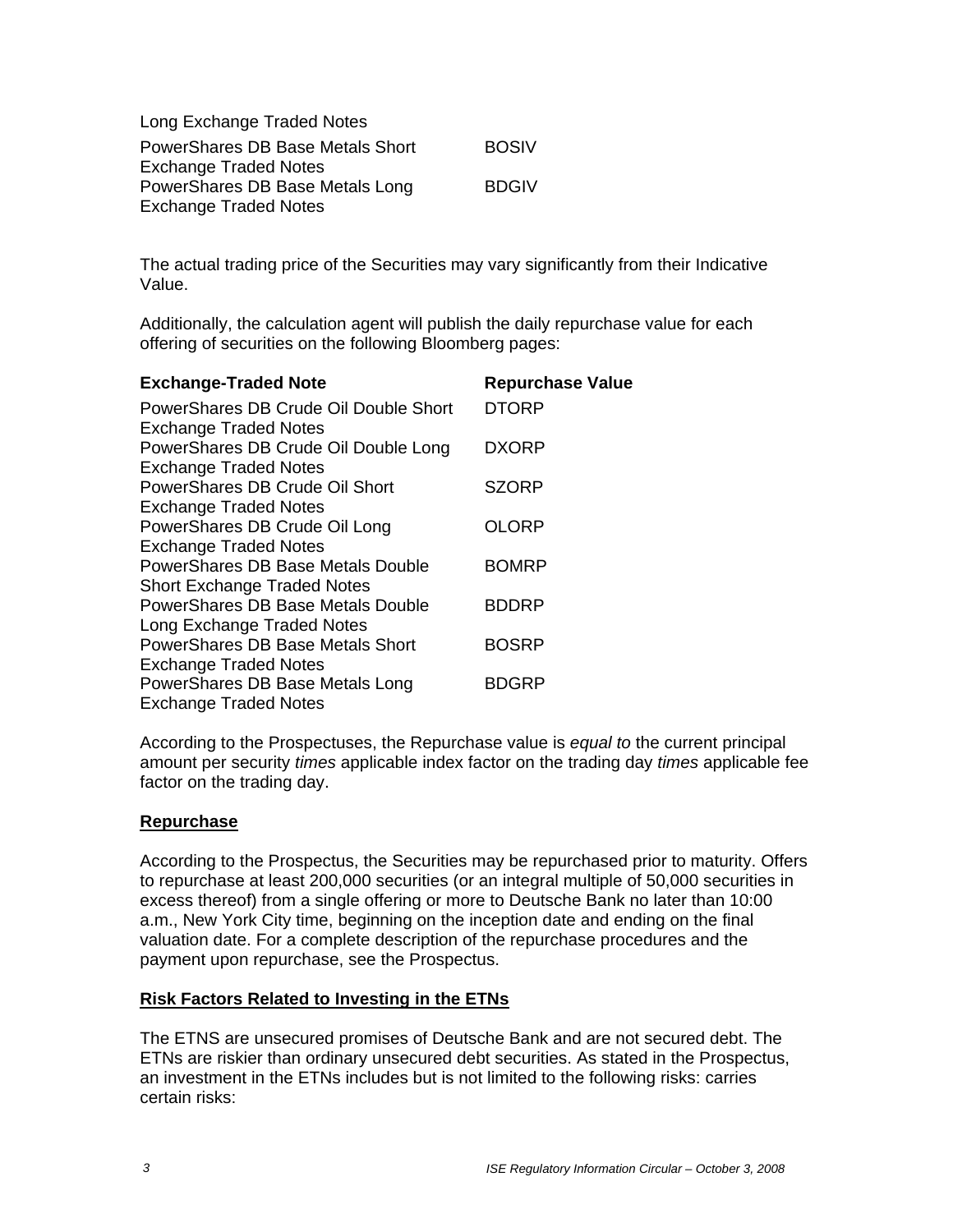- The principal of the securities is not protected and the ETNs may lose all or a significant portion of their value;
- Even if the relevant index and DB 3-Month TBill Index at maturity or upon repurchase by Deutsche Bank have moved beneficially relative to their initial levels, an investor may receive less than their initial investment in the securities
- The Crude Oil Double Short ETNs, Crude Oil Double Long ETNs, Base Metals Double Short ETNs and Base Metals Double Long ETNs, any adverse monthly performance will be leveraged, meaning an investor will lose an amount from the current principal amount at a rate of 2% for every 1% of adverse performance of the applicable index (subject to any positive return on the DB 3-Month TBill Index and to application of the fee factor);
- If the current principal amount increases above \$25, any subsequent adverse monthly performance will result in a larger dollar reduction from the current principal amount than if the current principal amount remained constant at \$25;
- If the current principal amount decreases below \$25, any subsequent beneficial monthly performance will result in a smaller dollar increase on the current principal amount than if the current principal amount remained constant at \$25;
- It is possible that the securities will be accelerated and the investment will be lost before the scheduled maturity of the securities;
- There are restrictions on the minimum number of securities that may be offer to Deutsche Bank for repurchase;
- A fee of up to \$0.03 per security will be charged upon a repurchase;
- The market value of the securities may be influenced by many unpredictable factors;
- The ETNs return will not reflect the return on a direct investment in relevant index;
- Changes in Deutsch Bank's credit ratings may affect the market value of the securities;
- An investor will not receive interest payments on the securities or have rights in the subindex components;
- There may not be an active trading market in the securities; sales in the secondary market may result in significant losses;
- Suspension or disruptions of market trading in commodities and related futures may adversely affect the value of the securities;
- Concentration risks associated with the Index may adversely affect the value of the securities;
- Trading by Deutsche Bank and other transactions by Deutsche Bank and/or its affiliates in instruments linked to the sub-indices or index components may impair the market value of the securities;
- The liquidity of the market for the securities may vary materially over time;
- The business activities of Deutsche Bank may create conflicts of interest;
- If a market disruption event has occurred or exists on a valuation date or the final valuation date, the calculation agent can postpone the determination of the index factor for each offering of securities, the maturity date or a repurchase date; and
- The U.S. tax consequences of an investment in the ETNs are unclear.

## **Exchange Rules Applicable to Trading in the Shares**

The Shares are considered equity securities, thus rendering trading in the Shares subject to the Exchange's existing rules governing the trading of equity securities.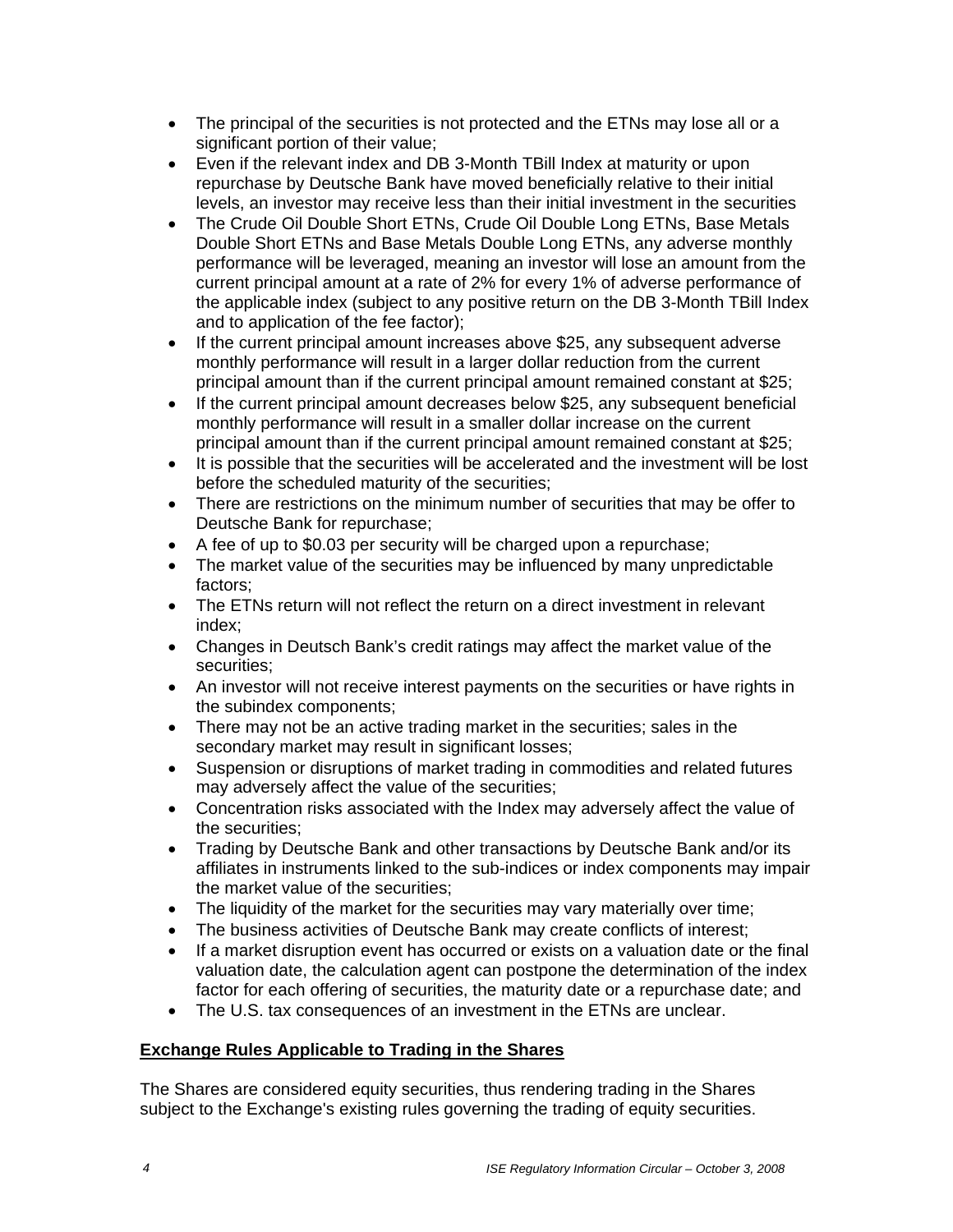## **Trading Hours**

The Shares will trade on ISE between 9:00 a.m. and 4:00 p.m. ET.

Equity EAMs trading the Shares during the Pre-Market Session are exposed to the risk of the lack of the calculation or dissemination of underlying index value or intraday indicative value ("IIV"). For certain derivative securities products, an updated underlying index value or IIV may not be calculated or publicly disseminated in the Pre-Market hours. Since the underlying index value and IIV are not calculated or widely disseminated during Pre-Market hours, an investor who is unable to calculate implied values for certain derivative securities products during Pre-Market hours may be at a disadvantage to market professionals.

## **Trading Halts**

ISE will halt trading in the Shares of a Trust in accordance with ISE Rule 2101(a)(2)(iii). The grounds for a halt under this Rule include a halt by the primary market because it stops trading the Shares and/or a halt because dissemination of the IIV or applicable currency spot price has ceased, or a halt for other regulatory reasons. In addition, ISE will stop trading the Shares of a Trust if the primary market de-lists the Shares.

## **Delivery of a Prospectus**

Pursuant to federal securities laws, investors purchasing Shares must receive a prospectus prior to or concurrently with the confirmation of a transaction. Investors purchasing Shares directly from the Fund (by delivery of the Deposit Amount) must also receive a prospectus.

Prospectuses may be obtained through the Distributor or on the Fund's website. The Prospectus does not contain all of the information set forth in the registration statement (including the exhibits to the registration statement), parts of which have been omitted in accordance with the rules and regulations of the SEC. For further information about the Fund, please refer to the Trust's registration statement.

## **No-Action Relief Under Federal Securities Regulations**

The Securities and Exchange Commission has issued no-action relief from certain provisions of and rules under the Securities Exchange Act of 1934 (the "Exchange Act"), regarding trading in Barclays iPath Exchange Traded Notes (SEC Letter dated July 27, 2006) and Deutsche Bank AG Exchange-Traded Notes (SEC Letter dated October 17, 2007) for securities with structures similar to that of the securities described herein (the "Letters"). As what follows is only a summary of the relief outlined in the Letters, the Exchange also advises interested members to consult the Letters, for more complete information regarding the matters covered therein.

## **Regulation M Exemptions**

Generally, Rules 101 and 102 of Regulation M is an anti-manipulation regulation that, subject to certain exemptions, prohibits a "distribution participant" and the issuer or selling security holder, in connection with a distribution of securities, from bidding for,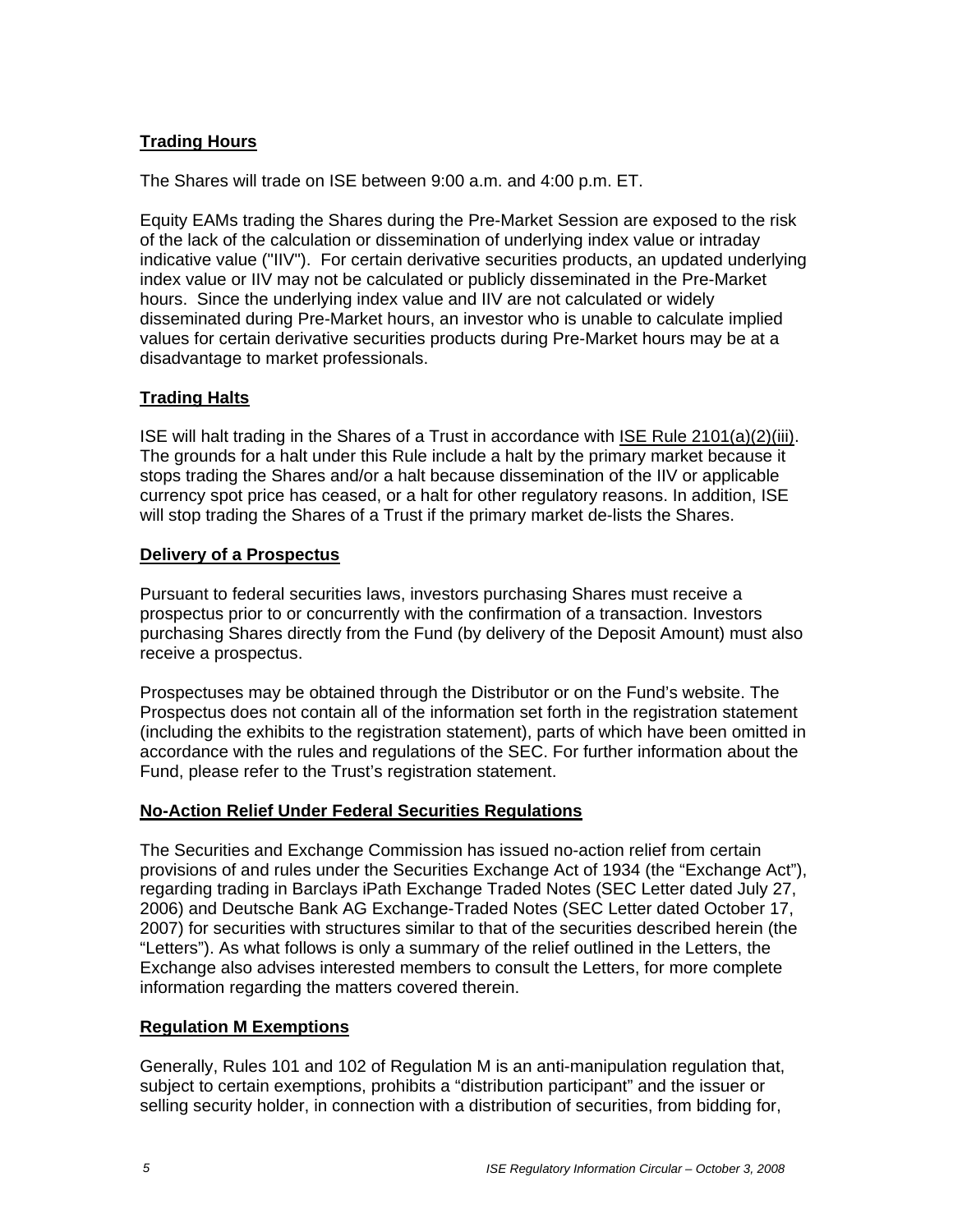purchasing, or attempting to induce any person to bid for or purchase, any security which is the subject of a distribution until after the applicable restricted period, except as specifically permitted in Regulation M. The provisions of the Rules apply to underwriters, prospective underwriters, brokers, dealers, and other persons who have agreed to participate or are participating in a distribution of securities, and affiliated purchasers of such persons.

The Letters state that the SEC Division of Trading and Markets will not recommend enforcement action under Rule 101 of Regulation M against persons who may be deemed to be participating in a distribution of the notes to bid for or purchase the notes during their participation in such distribution.

Rule 102 of Regulation M prohibits issuers, selling security holders, or any affiliated purchaser of such person from bidding for, purchasing, or attempting to induce any person to bid for or purchase a covered security during the applicable restricted period in connection with a distribution of securities effected by or on behalf of an issuer or selling security holder. Rule 100 of Regulation M defines "distribution" to mean any offering of securities that is distinguished from ordinary trading transactions by the magnitude of the offering and the presence of special selling efforts and selling methods.

The Letters state that the SEC Division of Trading and Markets will not recommend enforcement action under Rule 102 of Regulation M against Barclays and its affiliated purchasers who bid for or purchase or redeem notes during the continuous offering of the notes.

## **Section 11(d)(1) of the Exchange Act; Exchange Act Rule 11d1-2**

Section 11(d)(1) of the Exchange Act generally prohibits a person who is both a broker and a dealer from effecting any transaction in which the broker-dealer extends credit to a customer on any security which was part of a new issue in the distribution of which he or she participated as a member of a selling syndicate or group within thirty days prior to such transaction.

The Letters state that the SEC Division of Trading and Markets will not recommend enforcement action under Section 11(d)(1) of the Exchange Act against broker-dealers who treat the notes, for purposes of Rule 11d1-2, as "securities issued by a registered … open-end investment company as defined in the Investment Company Act" and thereby, extend credit or maintain or arrange for the extension or maintenance of credit on the notes that have been owned by the persons to whom credit is provided for more than 30 days, in reliance on the exemption contained in the rule.

**This Regulatory Information Bulletin is not a statutory Prospectus. Equity EAMs should consult the Trust's Registration Statement, SAI, Prospectus and the Fund's website for relevant information.**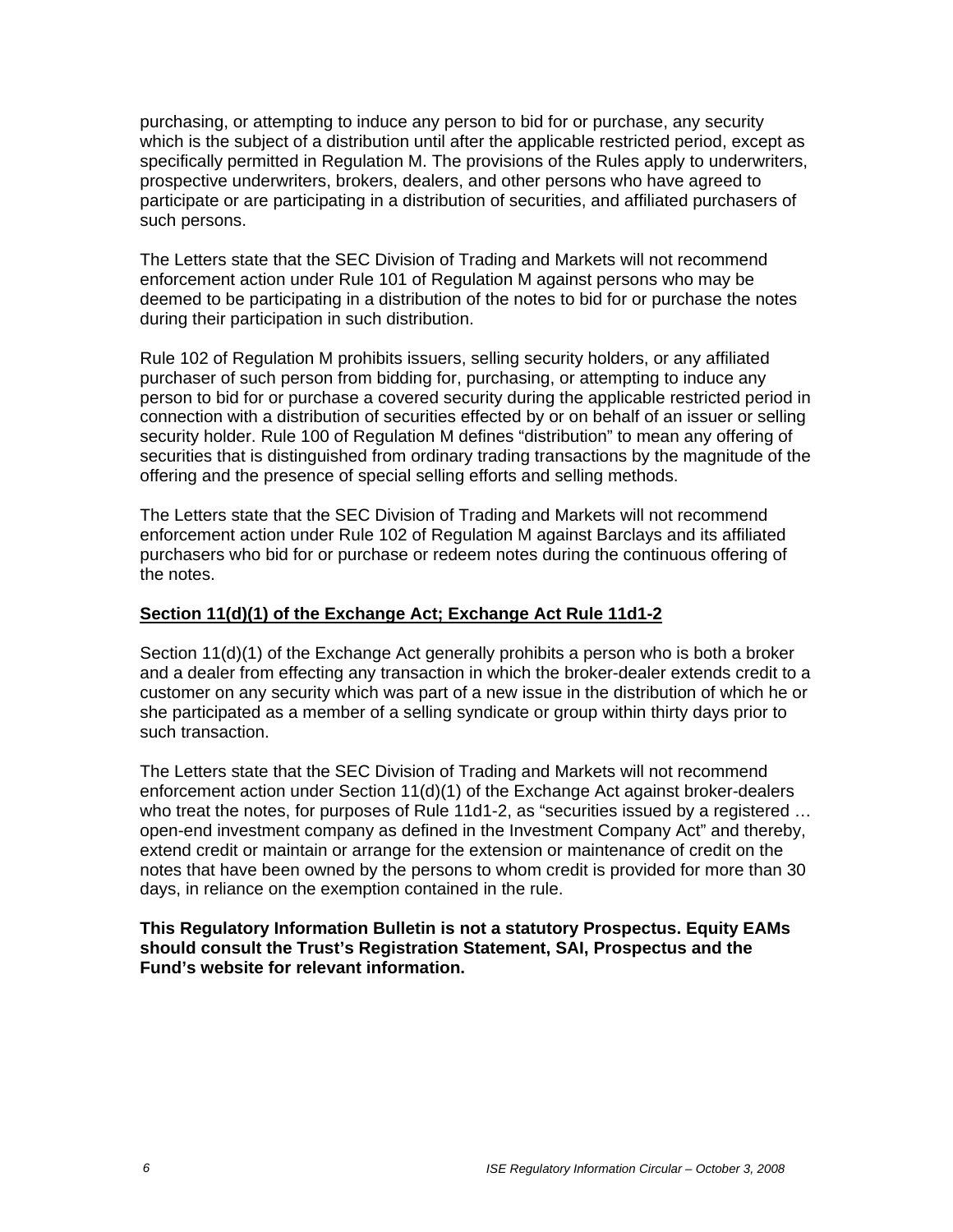## **Appendix A Exchange-Traded Fund Symbol CUSIP Number**

## **Ticker Fund Name**

DTO PowerShares DB Crude Oil Double Short Exchange Traded Notes due

June 1, 2038

## **Ticker Fund Name**

DXO PowerShares DB Crude Oil Double Long Exchange Traded Notes due June 1, 2038

## **Ticker Fund Name**

SZO PowerShares DB Crude Oil Short Exchange Traded Notes due June 1, 2038

## **Ticker Fund Name**

- OLO PowerShares DB Crude Oil Long Exchange Traded Notes due June 1, 2038
- **Ticker Fund Name**  BOM PowerShares DB Base Metals Double Short Exchange Traded Notes due June 1, 2038

# **Ticker Fund Name**

BDD PowerShares DB Base Metals Double Long Exchange Traded Notes due June 1, 2038